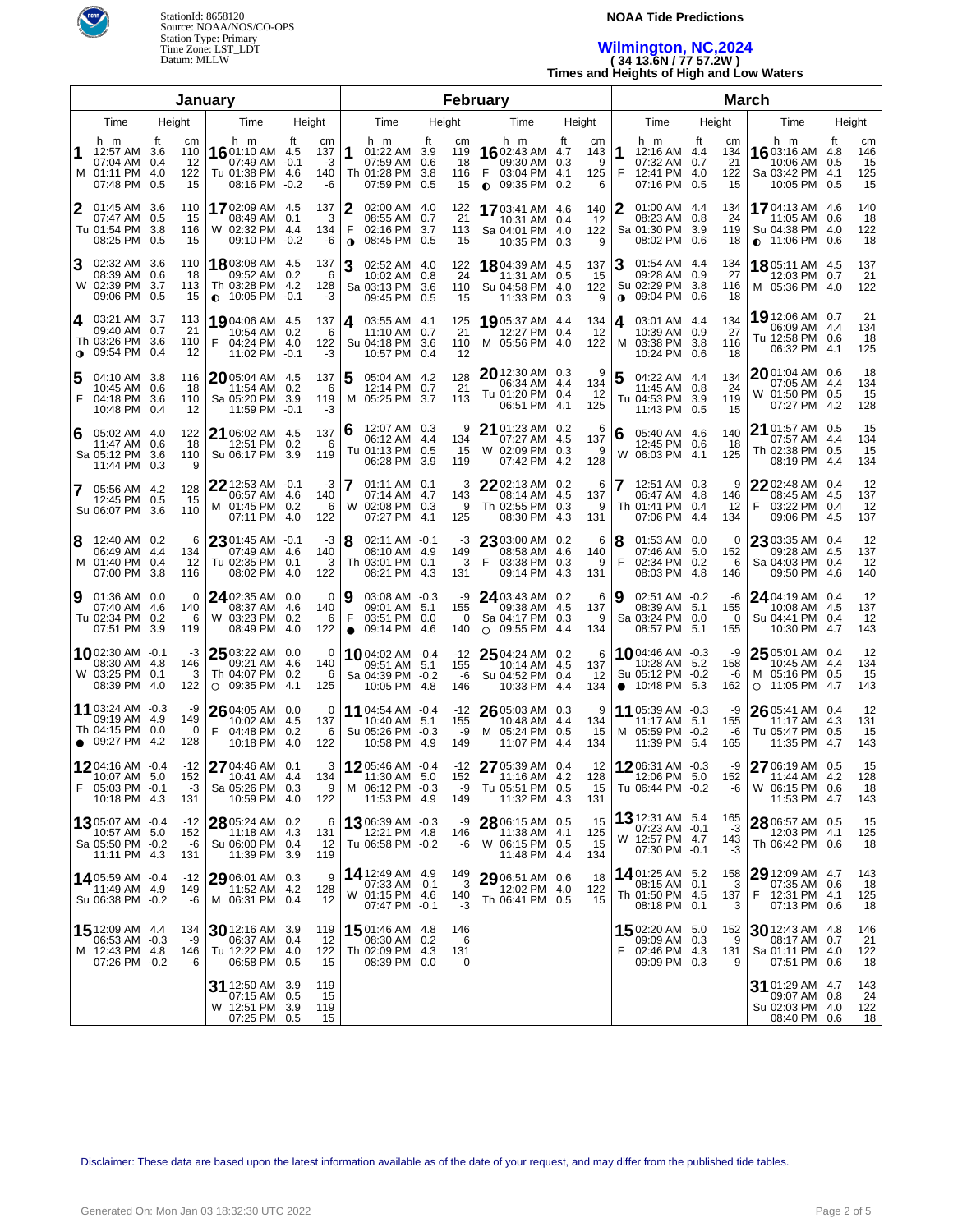

#### **NOAA Tide Predictions**

### **Wilmington, NC,2024 ( 34 13.6N / 77 57.2W ) Times and Heights of High and Low Waters**

| April            |                                                                             |                                                   |                                                                                |                                                                |                       |                                                                              |                                           | May                                                                          |                                                                | June                                                                                |                               |                                                                                 |                                                               |  |
|------------------|-----------------------------------------------------------------------------|---------------------------------------------------|--------------------------------------------------------------------------------|----------------------------------------------------------------|-----------------------|------------------------------------------------------------------------------|-------------------------------------------|------------------------------------------------------------------------------|----------------------------------------------------------------|-------------------------------------------------------------------------------------|-------------------------------|---------------------------------------------------------------------------------|---------------------------------------------------------------|--|
|                  | Time                                                                        | Height                                            | Time                                                                           | Height                                                         |                       | Time                                                                         | Height                                    | Time                                                                         | Height                                                         | Time                                                                                | Height                        | Time                                                                            | Height                                                        |  |
| 1                | h m<br>02:26 AM 4.7<br>10:07 AM 0.9<br>M 03:06 PM<br>09:45 PM               | ft<br>cm<br>143<br>27<br>122<br>-4.0<br>0.7<br>21 | h m<br>16 04:40 AM<br>11:31 AM<br>Tu 05:10 PM<br>11:34 PM                      | ft<br>cm<br>134<br>4.4<br>21<br>0.7<br>122<br>4.0<br>24<br>0.8 | 1<br>w<br>$\mathbf 0$ | h m<br>03:30 AM 4.6<br>10:52 AM<br>04:14 PM 4.1<br>10:59 PM 0.6              | ft<br>cm<br>140<br>15<br>0.5<br>125<br>18 | h m<br>16 04:56 AM<br>11:42 AM<br>Th 05:33 PM<br>11:55 PM                    | ft<br>сm<br>125<br>4.1<br>15<br>0.5<br>122<br>4.0<br>24<br>0.8 | h m<br>05:28 AM 4.4<br>1<br>12:20 PM -0.2<br>Sa 06:11 PM 4.7                        | ft<br>cm<br>134<br>-6<br>143  | h m<br><b>16</b> 12:11 AM<br>05:50 AM<br>Su 12:22 PM<br>06:36 PM                | ft<br>cm<br>21<br>0.7<br>113<br>3.7<br>0.2<br>6<br>4.1<br>125 |  |
| 2<br>$\mathbf 0$ | 03:36 AM 4.6<br>11:14 AM 0.8<br>Tu 04:20 PM 4.0<br>11:07 PM 0.7             | 140<br>24<br>122<br>21                            | 1705:35 AM<br>12:24 PM<br>W 06:05 PM                                           | 4.3<br>131<br>-18<br>0.6<br>4.1<br>125                         | $\mathbf{2}$          | 04:43 AM 4.6<br>11:52 AM 0.4<br>Th 05:23 PM 4.3                              | 140<br>12<br>131                          | 1705:47 AM 4.0<br>12:29 PM 0.4<br>06:25 PM<br>F                              | 122<br>12<br>125<br>4.1                                        | 01:01 AM 0.2<br>06:27 AM 4.3<br>Su 01:14 PM -0.3<br>07:09 PM 4.9                    | 6<br>131<br>-9<br>149         | 1701:06 AM 0.6<br>06:40 AM<br>01:08 PM 0.2<br>м<br>07:24 PM                     | 18<br>3.6<br>110<br>6<br>4.3<br>131                           |  |
|                  | 04:58 AM 4.6<br>12:18 PM 0.7<br>W 05:35 PM 4.2                              | 140<br>21<br>128                                  | <b>18</b> 12:32 AM<br>06:28 AM<br>Th 01:13 PM<br>06:59 PM                      | 24<br>0.8<br>128<br>4.2<br>15<br>0.5<br>128<br>4.2             | 3<br>F                | 12:11 AM 0.5<br>05:50 AM 4.6<br>12:49 PM 0.2<br>06:28 PM 4.6                 | 15<br>140<br>6<br>140                     | <b>18</b> 12:51 AM 0.7<br>06:37 AM<br>Sa 01:14 PM<br>07:16 PM                | 21<br>3.9<br>119<br>0.3<br>9<br>-4.3<br>131                    | 02:02 AM 0.1<br>07:25 AM 4.2<br>02:07 PM -0.3<br>м<br>08:05 PM 5.1                  | 128<br>-9<br>155              | 1802:00 AM 0.5<br>07:30 AM<br>Tu 01:54 PM 0.2<br>08:11 PM                       | 15<br>110<br>3.6<br>6<br>-4.4<br>134                          |  |
| 4                | 12:26 AM 0.6<br>06:14 AM 4.7<br>Th 01:17 PM 0.5<br>06:44 PM 4.4             | 18<br>143<br>15<br>134                            | <b>19</b> 01:26 AM<br>07:20 AM<br>F<br>01:59 PM<br>07:50 PM                    | 21<br>0.7<br>128<br>4.2<br>15<br>0.5<br>134<br>4.4             | 4                     | $01:17$ AM $0.3$<br>06:53 AM 4.6<br>Sa 01:43 PM 0.0<br>07:28 PM 4.9          | 9<br>140<br>$\Omega$<br>149               | 19 01:44 AM 0.6<br>07:26 AM<br>Su 01:58 PM<br>08:03 PM 4.5                   | 18<br>119<br>3.9<br>0.3<br>9<br>137                            | 02:59 AM 0.0<br>4<br>08:20 AM 4.2<br>Tu 03:00 PM -0.3<br>08:58 PM 5.2               | 0<br>128<br>-9<br>158         | 1902:52 AM 0.4<br>08:18 AM<br>W 02:42 PM 0.2<br>08:55 PM                        | 12<br>3.6<br>110<br>6<br>4.6<br>140                           |  |
| F                | 01:34 AM 0.4<br>07:20 AM 4.8<br>02:12 PM 0.3<br>07:47 PM 4.8                | 12<br>146<br>9<br>146                             | $20$ 02:18 AM<br>08:08 AM<br>Sa 02:43 PM<br>08:37 PM                           | 0.6<br>18<br>131<br>4.3<br>0.4<br>-12<br>4.6<br>140            | 5                     | 02:19 AM 0.1<br>07:51 AM 4.6<br>Su 02:35 PM -0.1<br>08:25 PM 5.2             | 3<br>140<br>$-3$<br>158                   | 2002:34 AM 0.5<br>08:13 AM<br>M 02:40 PM<br>08:48 PM 4.6                     | 15<br>3.9<br>119<br>0.3<br>9<br>140                            | 5<br>03:54 AM -0.1<br>09:14 AM 4.1<br>03:51 PM -0.3<br>W<br>09:49 PM 5.2            | -3<br>125<br>-9<br>158        | $2003:42AM$ 0.3<br>09:03 AM 3.6<br>Th 03:30 PM 0.1<br>09:37 PM                  | 9<br>110<br>3<br>4.7<br>143                                   |  |
| 6                | $02:36$ AM $0.1$<br>08:19 AM 4.9<br>Sa 03:05 PM 0.1<br>08:45 PM 5.1         | 3<br>149<br>3<br>155                              | 21 03:06 AM<br>08:53 AM<br>Su 03:24 PM<br>09:21 PM                             | 0.5<br>15<br>4.3<br>131<br>0.4<br>-12<br>4.7<br>143            | 6<br>м                | 03:17 AM 0.0<br>08:45 AM 4.6<br>03:26 PM -0.2<br>09:18 PM 5.4                | 0<br>140<br>$-6$<br>165                   | 21 03:23 AM 0.4<br>08:57 AM<br>Tu 03:21 PM<br>09:29 PM 4.7                   | 12<br>3.9<br>119<br>0.3<br>9<br>143                            | 04:47 AM -0.1<br>6<br>10:05 AM 4.1<br>Th 04:41 PM -0.2<br>10:37 PM 5.1<br>$\bullet$ | -3<br>125<br>-6<br>155        | 21 04:31 AM 0.2<br>09:45 AM 3.7<br>F<br>04:18 PM<br>10:17 PM                    | 6<br>113<br>3<br>0.1<br>-4.8<br>146                           |  |
| 7                | 03:34 AM 0.0<br>09:12 AM 5.0<br>Su 03:55 PM -0.1<br>09:38 PM 5.4            | 0<br>152<br>-3<br>165                             | $22$ 03:52 AM<br>09:34 AM<br>M 04:02 PM<br>10:01 PM                            | 0.4<br>12<br>4.2<br>128<br>12<br>0.4<br>4.8<br>146             | 7                     | $04:12$ AM $-0.1$<br>09:37 AM 4.6<br>Tu 04:16 PM -0.2<br>10:08 PM 5.5        | -3<br>140<br>-6<br>168                    | 22 04:10 AM 0.3<br>09:38 AM<br>W 04:02 PM<br>10:06 PM 4.8                    | 9<br>116<br>3.8<br>0.3<br>9<br>146                             | 05:37 AM 0.0<br>10:55 AM 4.0<br>F<br>05:29 PM -0.1<br>11:25 PM 5.0                  | 0<br>122<br>-3<br>152         | 22 05:18 AM 0.2<br>10:26 AM 3.7<br>Sa 05:06 PM<br>$\circ$ 10:57 PM              | 6<br>113<br>0.0<br>0<br>4.8<br>146                            |  |
| 8<br>M           | $04:30$ AM $-0.1$<br>10:02 AM 5.0<br>04:44 PM -0.2<br>10:28 PM 5.6          | -3<br>152<br>-6<br>171                            | $23$ 04:37 AM<br>10:12 AM<br>Tu 04:39 PM<br>$\circ$ 10:36 PM                   | 0.4<br>12<br>4.2<br>128<br>12<br>0.4<br>4.8<br>146             | 8<br>$\bullet$        | $05:05$ AM $-0.1$<br>10:27 AM 4.5<br>W 05:05 PM -0.2<br>10:57 PM 5.5         | -3<br>137<br>-6<br>168                    | 2304:56 AM<br>10:15 AM<br>Th 04:43 PM<br>$\circ$ 10:38 PM 4.8                | 9<br>0.3<br>116<br>3.8<br>0.3<br>9<br>146                      | 8<br>06:24 AM 0.0<br>11:46 AM<br>Sa 06:16 PM 0.1                                    | 0<br>3.9<br>119<br>3          | 23 06:05 AM 0.1<br>11:09 AM 3.8<br>Su 05:54 PM<br>11:39 PM 4.8                  | 3<br>116<br>0.0<br>0<br>146                                   |  |
| 9                | 05:23 AM -0.2<br>10:52 AM 4.9<br>Tu 05:31 PM -0.2<br>11:18 PM 5.6           | -6<br>149<br>-6<br>171                            | 24 05:19 AM 0.4<br>10:46 AM<br>W 05:13 PM<br>11:04 PM                          | -12<br>125<br>4.1<br>0.5<br>15<br>4.8<br>146                   | 9                     | 05:56 AM -0.1<br>11:17 AM 4.3<br>Th 05:52 PM 0.0<br>11:45 PM 5.3             | -3<br>131<br>0<br>162                     | 24 05:40 AM 0.3<br>10:49 AM<br>F<br>05:24 PM 0.3<br>11:07 PM 4.8             | 9<br>3.8<br>116<br>9<br>146                                    | 12:12 AM 4.8<br>9<br>07:10 AM 0.1<br>Su 12:38 PM 3.8<br>07:00 PM 0.3                | 146<br>3<br>116<br>9          | 24 06:50 AM 0.0<br>11:57 AM<br>M 06:44 PM                                       | 0<br>3.8<br>116<br>0.0<br>$\Omega$                            |  |
|                  | 1006:14 AM -0.1<br>11:41 AM 4.7<br>W 06:17 PM -0.1                          | -3<br>143<br>-3                                   | $25$ 06:00 AM 0.4<br>11:14 AM<br>Th 05:46 PM<br>11:24 PM                       | -12<br>122<br>4.0<br>15<br>0.5<br>4.8<br>146                   | F                     | 1006:45 AM 0.0<br>12:09 PM 4.2<br>06:39 PM 0.1                               | 0<br>128<br>3                             | $2506:24AM$ 0.3<br>11:22 AM<br>Sa 06:06 PM 0.3<br>11:40 PM 4.8               | 9<br>3.8<br>116<br>9<br>146                                    | 1001:01 AM 4.6<br>07:55 AM 0.2<br>M 01:31 PM<br>07:45 PM 0.4                        | 140<br>6<br>-3.7<br>113<br>12 | $2512:27$ AM $4.8$<br>07:36 AM<br>Tu 12:53 PM<br>07:35 PM 0.0                   | 146<br>0.0<br>0<br>3.9<br>119<br>0                            |  |
|                  | <b>11</b> 12:08 AM 5.5<br>07:05 AM 0.0<br>Th 12:33 PM 4.5<br>07:03 PM 0.1   | 168<br>0<br>137<br>3                              | 26 06:41 AM 0.5<br>11:39 AM<br>F<br>06:20 PM<br>11:46 PM                       | 15<br>122<br>4.0<br>15<br>0.5<br>149<br>4.9                    |                       | <b>11</b> 12:35 AM 5.1<br>07:34 AM 0.2<br>Sa 01:03 PM 4.0<br>07:25 PM 0.3    | 155<br>6<br>122<br>9                      | 26 07:08 AM 0.3<br>12:01 PM<br>Su 06:50 PM 0.3                               | 9<br>3.8<br>116<br>9                                           | 11 01:49 AM 4.4<br>08:39 AM 0.3<br>Tu 02:24 PM<br>08:30 PM 0.5                      | 134<br>9<br>3.7<br>113<br>15  | 26 01:21 AM 4.7<br>08:23 AM -0.1<br>W 01:54 PM 4.0<br>08:31 PM 0.1              | 143<br>$-3$<br>122<br>3                                       |  |
|                  | 1201:00 AM 5.3<br>07:55 AM 0.2<br>01:26 PM 4.3<br>07:51 PM 0.3              | 162<br>6<br>131<br>9                              | 27 07:22 AM 0.5<br>12:10 PM<br>Sa 06:57 PM 0.5                                 | 15<br>3.9<br>119<br>15                                         |                       | 12 01:27 AM 4.8<br>08:22 AM 0.3<br>Su 01:58 PM 3.9<br>08:12 PM 0.5           | 146<br>9<br>119<br>15                     | 27 12:23 AM 4.8<br>07:54 AM 0.3<br>M 12:52 PM 3.8<br>07:39 PM 0.3            | 146<br>9<br>116<br>9                                           | 1202:37 AM 4.2<br>09:23 AM 0.3<br>W 03:16 PM 3.7<br>09:20 PM 0.7                    | 128<br>9<br>113<br>21         | 27 02:17 AM 4.6<br>09:12 AM -0.2<br>Th 02:56 PM 4.2<br>09:32 PM 0.2             | 140<br>-6<br>128<br>6                                         |  |
|                  | 1301:54 AM 5.0<br>08:47 AM 0.4<br>Sa 02:22 PM 4.2<br>08:40 PM 0.5           | 152<br>12<br>128<br>15                            | $28$ 12:24 AM $\,$ 4.9 $\,$<br>08:06 AM 0.6<br>Su 12:55 PM 3.9<br>07:41 PM 0.5 | 149<br>18<br>119<br>15                                         |                       | 1302:20 AM 4.6<br>09:11 AM 0.5<br>M 02:53 PM 3.9<br>09:03 PM 0.7             | 140<br>15<br>119<br>21                    | 28 01:17 AM 4.7<br>08:42 AM 0.3<br>Tu 01:55 PM 3.9<br>08:35 PM 0.3           | 143<br>9<br>119<br>9                                           | 1303:25 AM 4.0<br>10:07 AM 0.4<br>Th 04:06 PM 3.8<br>10:14 PM 0.7                   | 122<br>12<br>116<br>21        | 28 03:14 AM 4.5<br>10:04 AM -0.2<br>F<br>03:56 PM 4.4<br>$\bullet$ 10:37 PM 0.2 | 137<br>-6<br>134<br>6                                         |  |
|                  | 14 02:49 AM 4.8<br>09:40 AM 0.6<br>Su 03:18 PM 4.0<br>09:35 PM 0.7          | 146<br>18<br>122<br>21                            | $2901:15$ AM 4.8<br>08:56 AM 0.6<br>M 01:52 PM<br>08:34 PM 0.5                 | 146<br>18<br>3.9<br>119<br>-15                                 |                       | 14 03:13 AM 4.4<br>10:02 AM 0.5<br>Tu 03:47 PM 3.8<br>09:58 PM 0.8           | 134<br>15<br>116<br>24                    | 29 02:21 AM 4.7<br>09:34 AM 0.2<br>W 03:03 PM 4.0<br>09:40 PM 0.4            | 143<br>6<br>122<br>12                                          | 1404:12 AM 3.9<br>10:51 AM 0.3<br>F 04:56 PM 3.9<br>$\bullet$ 11:13 PM 0.7          | 119<br>9<br>119<br>21         | 29 04:11 AM 4.3<br>10:58 AM -0.3<br>Sa 04:55 PM 4.5<br>11:41 PM 0.2             | 131<br>-9<br>137<br>6                                         |  |
|                  | 15 03:45 AM 4.5<br>10:36 AM 0.7<br>M 04:14 PM 4.0<br>$\bullet$ 10:34 PM 0.8 | 137<br>21<br>122<br>24                            | $3002:17$ AM 4.7<br>09:52 AM 0.6<br>Tu 03:01 PM 4.0<br>09:42 PM 0.6            | 143<br>18<br>122<br>18                                         |                       | <b>15</b> 04:05 AM 4.2<br>10:52 AM 0.5<br>W 04:41 PM 3.9<br>$0.10:57$ PM 0.8 | 128<br>15<br>119<br>24                    | 30 03:26 AM 4.6<br>10:29 AM 0.1<br>Th 04:08 PM 4.2<br>$\bullet$ 10:49 PM 0.4 | 140<br>3<br>128<br>12                                          | 1505:01 AM 3.8<br>11:37 AM 0.3<br>Sa 05:46 PM 4.0                                   | 116<br>9<br>122               | 3005:08 AM 4.2<br>11:53 AM -0.3<br>Su 05:53 PM 4.7                              | 128<br>-9<br>143                                              |  |
|                  |                                                                             |                                                   |                                                                                |                                                                |                       |                                                                              |                                           | 31 04:28 AM 4.5<br>11:25 AM 0.0<br>F<br>05:10 PM 4.4<br>11:57 PM 0.3         | 137<br>0<br>134<br>9                                           |                                                                                     |                               |                                                                                 |                                                               |  |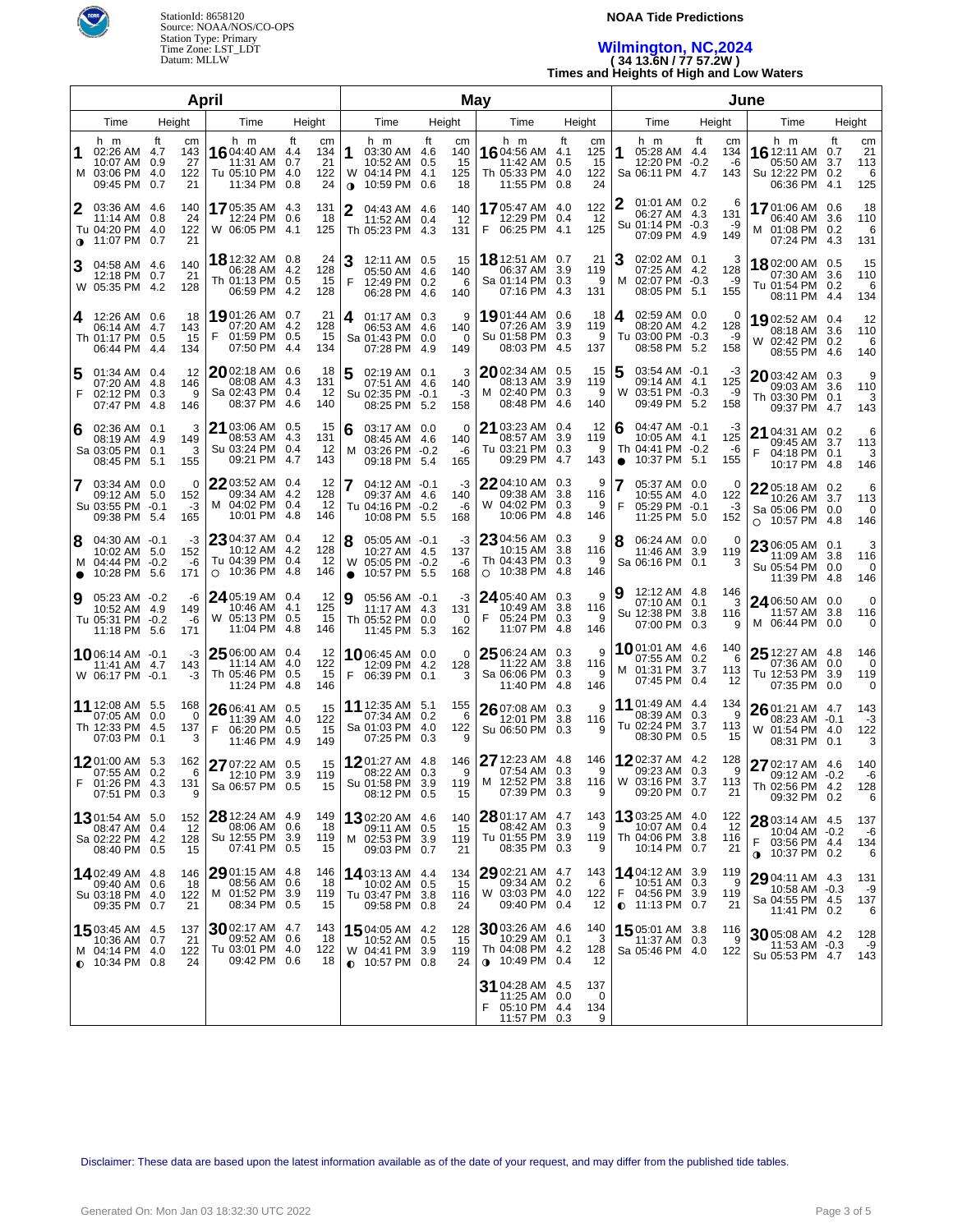

#### **NOAA Tide Predictions**

## **Wilmington, NC,2024 ( 34 13.6N / 77 57.2W )**

**Times and Heights of High and Low Waters**

| July                 |                                                                                      |                                      |                                                                                        |                                                               |                                                                                   |                  | August                                                                                      |                                                 | <b>September</b>                                                               |                                         |                                                                                |                                         |  |
|----------------------|--------------------------------------------------------------------------------------|--------------------------------------|----------------------------------------------------------------------------------------|---------------------------------------------------------------|-----------------------------------------------------------------------------------|------------------|---------------------------------------------------------------------------------------------|-------------------------------------------------|--------------------------------------------------------------------------------|-----------------------------------------|--------------------------------------------------------------------------------|-----------------------------------------|--|
|                      | Time                                                                                 | Height                               | Time                                                                                   | Height                                                        | Time                                                                              | Height           | Time                                                                                        | Height                                          | Time                                                                           | Height                                  | Time                                                                           | Height                                  |  |
| 1<br>м               | h m<br>12:44 AM 0.2<br>06:06 AM 4.0<br>12:49 PM -0.4<br>06:51 PM 4.8                 | ft<br>cm<br>6<br>122<br>$-12$<br>146 | h m<br>16 12:28 AM<br>05:50 AM<br>Tu 12:15 PM<br>06:40 PM                              | ft<br>cm<br>21<br>0.7<br>3.5<br>107<br>0.3<br>9<br>4.2<br>128 | h m<br>1<br>02:20 AM 0.2<br>07:42 AM 3.9<br>Th 02:18 PM -0.1<br>08:23 PM 4.8      | ft<br>119<br>146 | h m<br>cm<br>6<br><b>16</b> 01:50 AM 0.7<br>07:02 AM<br>-3<br>01:40 PM 0.2<br>F<br>07:51 PM | ft<br>cm<br>21<br>3.7<br>113<br>6<br>4.7<br>143 | h m<br>1<br>03:35 AM 0.3<br>09:08 AM 4.3<br>Su 03:38 PM 0.2<br>09:35 PM        | ft<br>сm<br>9<br>131<br>6<br>4.8<br>146 | h m<br>16 03:07 AM<br>08:34 AM 4.6<br>03:20 PM 0.0<br>M<br>09:08 PM 5.2        | ft<br>cm<br>9<br>0.3<br>140<br>0<br>158 |  |
| 2                    | 01:44 AM 0.1<br>07:03 AM 4.0<br>Tu 01:43 PM -0.3<br>07:47 PM 4.9                     | 3<br>122<br>-9<br>149                | <b>17</b> 01:25 AM<br>06:44 AM<br>W 01:11 PM<br>07:32 PM                               | 0.6<br>18<br>3.5<br>107<br>0.2<br>6<br>131<br>4.3             | 2<br>03:13 AM 0.2<br>08:36 AM 4.0<br>F<br>03:10 PM -0.1<br>09:13 PM 4.8           | 122<br>146       | 1702:45 AM 0.5<br>6<br>08:01 AM<br>$-3$<br>Sa 02:40 PM 0.1<br>08:44 PM                      | 15<br>3.9<br>119<br>3<br>4.9<br>149             | 2<br>04:19 AM 0.3<br>09:54 AM 4.4<br>04:24 PM 0.3<br>M<br>10:15 PM 4.7         | 9<br>134<br>9<br>143                    | 1703:57 AM 0.1<br>09:27 AM 4.9<br>Tu 04:16 PM -0.1<br>09:57 PM 5.2             | 3<br>149<br>-3<br>158                   |  |
| 3                    | 02:40 AM 0.1<br>08:00 AM 3.9<br>W 02:37 PM -0.3<br>08:41 PM 4.9                      | 3<br>119<br>-9<br>149                | 1802:21 AM 0.5<br>07:38 AM<br>Th 02:07 PM 0.1<br>08:22 PM                              | 15<br>3.5<br>107<br>3<br>4.5<br>137                           | 3<br>04:03 AM 0.1<br>09:27 AM 4.0<br>Sa 04:00 PM 0.0<br>09:59 PM 4.8              | 122<br>146       | <b>18</b> 03:37 AM 0.3<br>3<br>08:55 AM 4.2<br>$\Omega$<br>Su 03:38 PM -0.1<br>09:34 PM 5.1 | 9<br>128<br>-3<br>155                           | 3<br>05:00 AM 0.3<br>10:37 AM 4.4<br>Tu 05:07 PM 0.3<br>10:53 PM<br>$\bullet$  | 9<br>134<br>9<br>-4.6<br>140            | 18 04:45 AM -0.1<br>10:18 AM 5.2<br>W 05:10 PM -0.1<br>10:44 PM 5.2<br>$\circ$ | -3<br>158<br>-3<br>158                  |  |
| 14.                  | 03:35 AM 0.0<br>08:54 AM 3.9<br>Th 03:30 PM -0.2<br>09:31 PM 4.9                     | 0<br>119<br>-6<br>149                | 19 03:14 AM<br>08:30 AM<br>03:03 PM 0.1<br>F<br>09:10 PM                               | 12<br>0.4<br>3.6<br>110<br>3<br>4.7<br>143                    | 04:49 AM 0.1<br>4<br>10:15 AM 4.0<br>Su 04:47 PM 0.1<br>10:42 PM 4.7<br>$\bullet$ | 122<br>143       | 19 04:26 AM 0.1<br>3<br>09:47 AM 4.4<br>3<br>M 04:33 PM -0.2<br>O 10:22 PM 5.2              | 3<br>134<br>-6<br>158                           | 05:37 AM 0.3<br>4<br>11:17 AM 4.4<br>W<br>05:47 PM 0.4<br>11:28 PM 4.5         | 9<br>134<br>12<br>137                   | 19 05:32 AM -0.2<br>11:09 AM 5.3<br>Th 06:04 PM -0.1<br>11:33 PM 5.0           | -6<br>162<br>-3<br>152                  |  |
| 15<br>F<br>$\bullet$ | 04:26 AM 0.0<br>09:45 AM 3.9<br>04:20 PM -0.1<br>10:19 PM 4.9                        | 0<br>119<br>-3<br>149                | $20$ 04:05 AM<br>09:19 AM<br>Sa 03:57 PM<br>09:57 PM                                   | 9<br>0.3<br>3.8<br>116<br>0.0<br>0<br>4.9<br>149              | 05:32 AM 0.2<br>11:01 AM 4.0<br>M 05:30 PM 0.2<br>11:22 PM 4.6                    | 122<br>140       | $20$ 05:14 AM $-0.1$<br>6<br>10:38 AM 4.6<br>Tu 05:27 PM -0.2<br>6<br>11:09 PM 5.2          | -3<br>140<br>-6<br>158                          | 5<br>06:10 AM 0.4<br>11:55 AM 4.4<br>Th 06:26 PM 0.6                           | 12<br>134<br>18                         | 2006:18 AM -0.2<br>12:02 PM 5.3<br>F<br>06:56 PM 0.0                           | -6<br>162<br>0                          |  |
| 6                    | 05:15 AM 0.0<br>10:35 AM 3.9<br>Sa 05:08 PM 0.0<br>11:04 PM 4.7                      | 0<br>119<br>0<br>143                 | $21$ 04:54 AM $\,$ 0.1 $\,$<br>10:06 AM<br>Su 04:50 PM -0.1<br>10:42 PM 5.0<br>$\circ$ | 3<br>3.9<br>119<br>-3<br>152                                  | 6<br>06:12 AM 0.2<br>11:46 AM 4.0<br>Tu 06:11 PM 0.3                              | 122              | 21 06:00 AM -0.2<br>6<br>11:30 AM 4.8<br>W 06:19 PM -0.2<br>9<br>11:57 PM 5.1               | -6<br>146<br>-6<br>155                          | 12:00 AM 4.3<br>6<br>06:40 AM 0.5<br>F<br>12:29 PM 4.3<br>07:03 PM 0.7         | 131<br>15<br>131<br>21                  | <b>21</b> 12:23 AM 4.8<br>07:05 AM -0.2<br>Sa 12:57 PM 5.3<br>07:49 PM 0.2     | 146<br>-6<br>162<br>6                   |  |
| $\overline{7}$       | 06:00 AM 0.1<br>11:24 AM 3.8<br>Su 05:53 PM 0.1<br>11:49 PM 4.6                      | 3<br>116<br>3<br>140                 | 22 05:41 AM 0.0<br>10:55 AM 4.1<br>M 05:41 PM -0.2<br>11:29 PM 5.0                     | 0<br>125<br>-6<br>152                                         | 12:01 AM 4.5<br>06:48 AM 0.3<br>W 12:29 PM 4.0<br>06:51 PM 0.4                    | 137<br>122       | 22 06:46 AM -0.3<br>9<br>12:24 PM 4.9<br>Th 07:12 PM -0.1<br>12                             | -9<br>149<br>-3                                 | 12:27 AM 4.2<br>07:05 AM 0.5<br>Sa 12:56 PM 4.3<br>07:40 PM 0.8                | 128<br>15<br>131<br>24                  | 2201:18 AM 4.6<br>07:53 AM 0.0<br>Su 01:56 PM 5.1<br>08:45 PM 0.4              | 140<br>$\mathbf 0$<br>155<br>12         |  |
| 8                    | 06:43 AM 0.1<br>12:13 PM<br>M 06:36 PM 0.2                                           | 3<br>-3.8<br>116<br>6                | 23 06:27 AM -0.1<br>11:46 AM 4.2<br>Tu 06:33 PM -0.2                                   | -3<br>128<br>-6                                               | 8<br>12:37 AM 4.3<br>07:21 AM 0.3<br>Th 01:11 PM 4.0<br>07:29 PM 0.6              | 131<br>122       | 23 12:47 AM 4.9<br>07:32 AM -0.3<br>9<br>F<br>01:21 PM 4.9<br>08:06 PM<br>18                | 149<br>-9<br>149<br>0.1<br>3                    | 8<br>12:49 AM 4.0<br>07:30 AM 0.5<br>Su 01:16 PM 4.3<br>08:20 PM 0.9           | 122<br>15<br>131<br>27                  | $2302:16$ AM $4.4$<br>08:45 AM 0.1<br>M 02:56 PM 5.0<br>09:43 PM 0.6           | 134<br>3<br>152<br>18                   |  |
| Ι9                   | 12:32 AM 4.4<br>07:24 AM 0.2<br>Tu 01:01 PM 3.7<br>07:17 PM 0.4                      | 134<br>6<br>113<br>12                | 24 12:17 AM 4.9<br>07:13 AM -0.2<br>W 12:42 PM 4.3<br>07:26 PM -0.1                    | 149<br>-6<br>131<br>-3                                        | 9<br>01:12 AM 4.1<br>07:51 AM 0.4<br>F<br>01:53 PM 4.0<br>08:08 PM 0.7            | 125<br>122       | 24 01:41 AM 4.7<br>12<br>08:20 AM -0.2<br>Sa 02:20 PM 4.9<br>09:03 PM 0.3<br>21             | 143<br>-6<br>149<br>9                           | 01:21 AM 3.9<br>9<br>08:01 AM 0.5<br>м<br>01:51 PM 4.3<br>09:08 PM 1.0         | 119<br>15<br>131<br>30                  | 24 03:15 AM 4.2<br>09:41 AM 0.3<br>Tu 03:55 PM 4.8<br><b>0</b> 10:43 PM 0.7    | 128<br>9<br>146<br>21                   |  |
|                      | <b>10</b> 01:14 AM 4.3<br>08:02 AM 0.2<br>W 01:50 PM 3.7<br>07:58 PM 0.5             | 131<br>6<br>113<br>15                | $2501:08$ AM 4.8<br>07:59 AM<br>Th 01:41 PM<br>08:21 PM                                | 146<br>$-0.3$<br>-9<br>137<br>-4.5<br>0.0<br>0                | 1001:46 AM 3.9<br>08:18 AM 0.4<br>Sa 02:33 PM 4.0<br>08:51 PM 0.8                 | 119<br>122       | $2502:37$ AM 4.4<br>09:11 AM -0.1<br>-12<br>Su 03:19 PM 4.9<br>10:03 PM 0.4<br>24           | 134<br>$-3$<br>149<br>12                        | 1002:07 AM 3.8<br>08:43 AM 0.6<br>Tu 02:43 PM 4.3<br>10:09 PM 1.1              | 116<br>18<br>131<br>34                  | $2504:14$ AM 4.1<br>10:42 AM 0.4<br>W 04:54 PM 4.7<br>11:42 PM 0.7             | 125<br>12<br>143<br>21                  |  |
|                      | 11 01:57 AM 4.1<br>08:38 AM 0.3<br>Th 02:38 PM 3.7<br>08:42 PM 0.6                   | 125<br>9<br>113<br>18                | 26 02:02 AM 4.6<br>08:46 AM<br>F.<br>02:41 PM<br>09:19 PM                              | 140<br>$-0.3$<br>-9<br>-4.6<br>140<br>0.1<br>3                | 11 02:22 AM 3.8<br>08:47 AM 0.4<br>Su 03:15 PM 4.0<br>09:43 PM 0.9                | 116<br>122       | 2603:34 AM 4.2<br>10:06 AM 0.0<br>-12<br>M 04:17 PM 4.8<br>$0.11:05$ PM 0.5<br>27           | 128<br>$\Omega$<br>146<br>15                    | 11 03:04 AM 3.8<br>09:38 AM 0.6<br>W 03:51 PM 4.3<br>11:16 PM 1.1<br>$\bullet$ | 116<br>-18<br>131<br>34                 | 26 05:12 AM 4.1<br>11:43 AM 0.5<br>Th 05:50 PM 4.6                             | 125<br>15<br>140                        |  |
|                      | 1202:40 AM 3.9<br>09:14 AM 0.3<br>F 03:25 PM 3.8<br>09:31 PM 0.7                     | 119<br>9<br>116 I<br>21              | <b>27</b> 02:57 AM 4.4<br>09:37 AM -0.3<br>Sa 03:39 PM 4.6<br>10:21 PM 0.3             | 134<br>-9<br>140<br>9                                         | 12 03:05 AM 3.7<br>09:27 AM 0.4<br>M 04:01 PM 4.0<br>$0.10:45$ PM 0.9             | 113              | 27 04:32 AM 4.1<br>12<br>11:05 AM 0.1<br>122<br>Tu 05:16 PM 4.7<br>27                       | 125<br>3<br>143                                 | 1204:11 AM 3.7<br>10:51 AM 0.6<br>Th 05:08 PM 4.4                              | 113<br>18<br>134                        | 27 12:38 AM 0.6<br>06:09 AM 4.1<br>F 12:41 PM 0.4<br>06:45 PM 4.6              | 18<br>125<br>12<br>140                  |  |
|                      | <b>13</b> 03:23 AM 3.8<br>09:51 AM 0.3<br>Sa 04:12 PM 3.8<br>$\bigcirc$ 10:27 PM 0.8 | 116<br>9<br>116<br>24                | 28 03:53 AM 4.2<br>10:32 AM -0.3<br>Su 04:37 PM 4.7<br>$\bullet$ 11:24 PM 0.3          | 128<br>-9<br>143<br>9                                         | 13 03:57 AM 3.6<br>10:20 AM 0.4<br>Tu 04:54 PM 4.1<br>11:50 PM 0.9                | 110<br>125       | 28 12:06 AM 0.5<br>05:30 AM 4.0<br>-12<br>W 12:05 PM 0.2<br>06:14 PM 4.7<br>27              | -15<br>122<br>-6<br>143                         | <b>13</b> 12:20 AM 1.0<br>05:24 AM 3.8<br>F<br>12:09 PM 0.5<br>06:18 PM 4.6    | 30<br>116<br>15<br>140                  | 28 01:30 AM 0.5<br>07:04 AM 4.2<br>Sa 01:35 PM 0.4<br>07:36 PM 4.6             | 15<br>128<br>12<br>140                  |  |
|                      | 14,04:09 AM 3.6<br>10:32 AM 0.3<br>Su 05:00 PM 3.9<br>11:28 PM 0.8                   | 110<br>9<br>119<br>24                | 29 04:50 AM 4.1<br>11:28 AM -0.2<br>M 05:35 PM 4.7                                     | 125<br>-6<br>143                                              | 14 04:56 AM 3.6<br>11:26 AM 0.4<br>W 05:53 PM 4.3                                 | 110<br>131       | 29 01:03 AM 0.5<br>06:28 AM 4.0<br>12<br>Th 01:03 PM 0.2<br>07:10 PM 4.7                    | 15<br>122<br>6<br>143                           | 1401:20 AM 0.8<br>06:34 AM 4.0<br>Sa 01:19 PM 0.4<br>07:21 PM 4.8              | 24<br>122<br>12<br>146                  | $29$ 02:18 AM 0.4<br>07:57 AM 4.4<br>Su 02:26 PM 0.4<br>08:23 PM 4.7           | 12<br>134<br>12<br>143                  |  |
|                      | 1504:58 AM 3.5<br>$11:21$ AM $0.3$<br>M 05:49 PM 4.0                                 | 107<br>9<br>122                      | 30 12:26 AM 0.3<br>05:47 AM 4.0<br>Tu 12:26 PM -0.2<br>06:33 PM 4.7                    | 9<br>122<br>-6<br>143                                         | 15 12:52 AM 0.8<br>06:00 AM 3.6<br>Th 12:35 PM 0.4<br>06:53 PM 4.4                | 110<br>134       | $30$ 01:57 AM 0.4<br>24<br>07:25 AM 4.1<br>01:58 PM 0.2<br>12<br>F.<br>08:03 PM 4.7         | -12<br>125<br>6<br>143                          | <b>15</b> 02:15 AM 0.5<br>07:37 AM 4.3<br>Su 02:21 PM 0.2<br>08:17 PM 5.0      | 15<br>131<br>6<br>152                   | $3003:03$ AM 0.3<br>08:45 AM 4.5<br>M 03:14 PM 0.3<br>09:06 PM 4.7             | 9<br>137<br>9<br>143                    |  |
|                      |                                                                                      |                                      | 31 01:25 AM 0.3<br>06:45 AM<br>W 01:23 PM -0.1<br>07:30 PM 4.8                         | 9<br>119<br>3.9<br>$-3$<br>146                                |                                                                                   |                  | 31 02:48 AM 0.3<br>08:18 AM 4.2<br>Sa 02:49 PM 0.2<br>08:51 PM 4.8                          | 9<br>128<br>6<br>146                            |                                                                                |                                         |                                                                                |                                         |  |